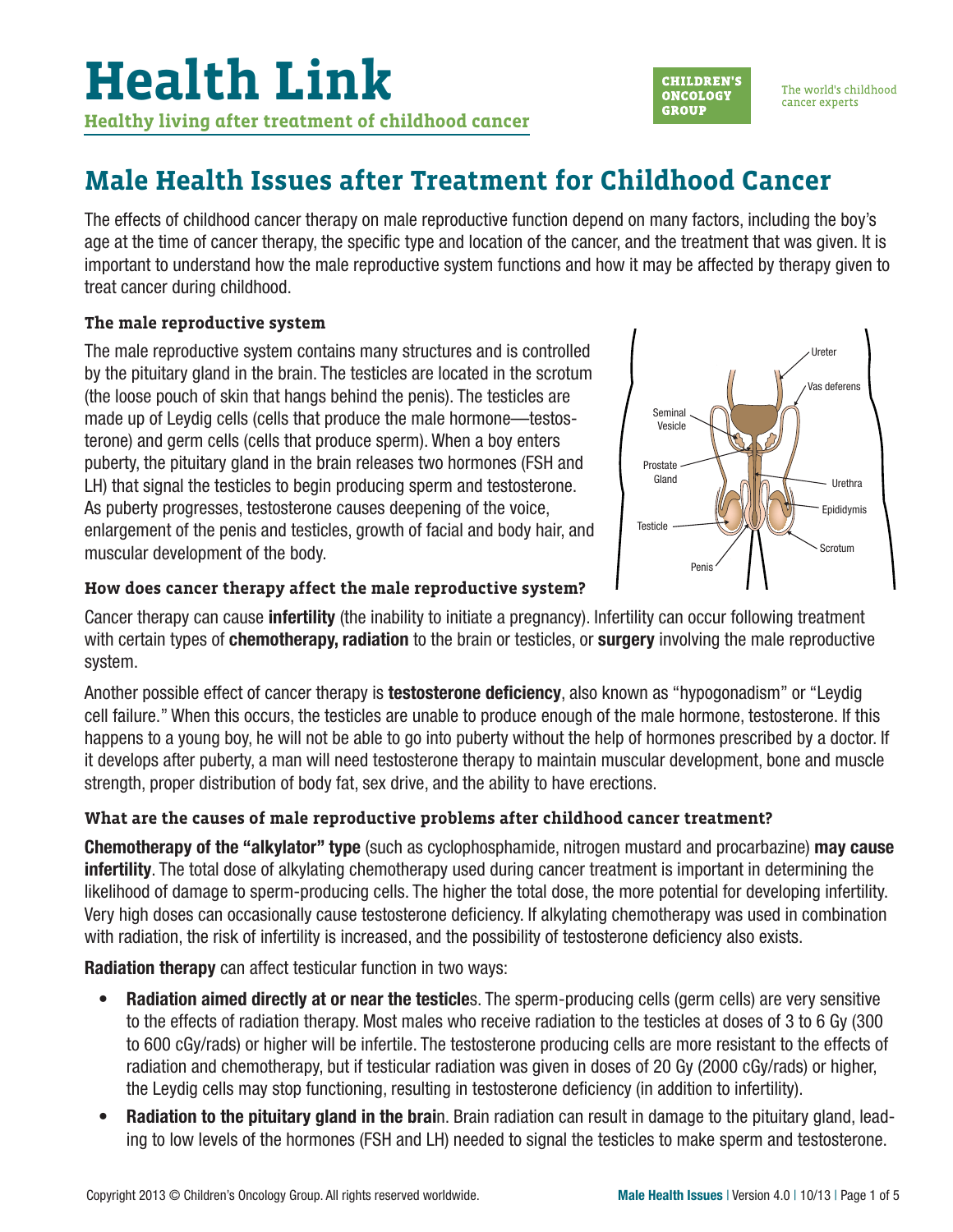# **Health Link Healthy living after treatment of childhood cancer**



Males with low levels of these hormones will need to take testosterone for the rest of their lives. However, it is sometimes possible for these men to regain fertility with the use of specialized hormone treatments. Men who have infertility as a result of brain radiation and wish to achieve fertility should see a fertility specialist.

Surgery that involves removal of both testicles (bilateral orchiectomy) will result in infertility and testosterone deficiency. Pelvic surgery, such as retroperitoneal lymph node dissection (RPLD), or spinal surgery sometimes results in nerve damage that may prevent the ejaculation of sperm. Removal of the prostate or bladder may result in difficulties achieving an erection and/or ejaculation. In these situations, sperm production may be unaffected and fertility may still be possible by using specialized techniques, such as sperm harvesting and artificial insemination. If fertility is desired, consultation with a fertility specialist is recommended.

## **What types of cancer therapy increase the risk of problems with the male reproductive system?**

• Chemotherapy - the class of drugs called "alkylators" can cause infertility when given in high doses. Very high doses may occasionally cause testosterone deficiency. Examples of these drugs are:

Alkylating agents:

- Busulfan
- Carmustine (BCNU)
- Chlorambucil
- Cyclophosphamide (Cytoxan")
- Ifosfamide
- Lomustine (CCNU)
- Mechlorethamine (nitrogen mustard)
- Melphalan
- **Procarbazine**
- Thiotepa

Heavy metals:

- **Carboplatin**
- Cisplatin

Non-classical alkylators:

- Dacarbazine (DTIC)
- Temozolomide
- Radiation therapy to any of the following areas may cause infertility.
	- Testicles
	- Pelvis (including iliac/inguinal/femoral, bladder, prostate, total nodal, and "inverted Y" fields)
	- TBI (total body irradiation)
	- Head/brain (cranial)—if dose was 30 Gy (3000 cGy/rads) or higher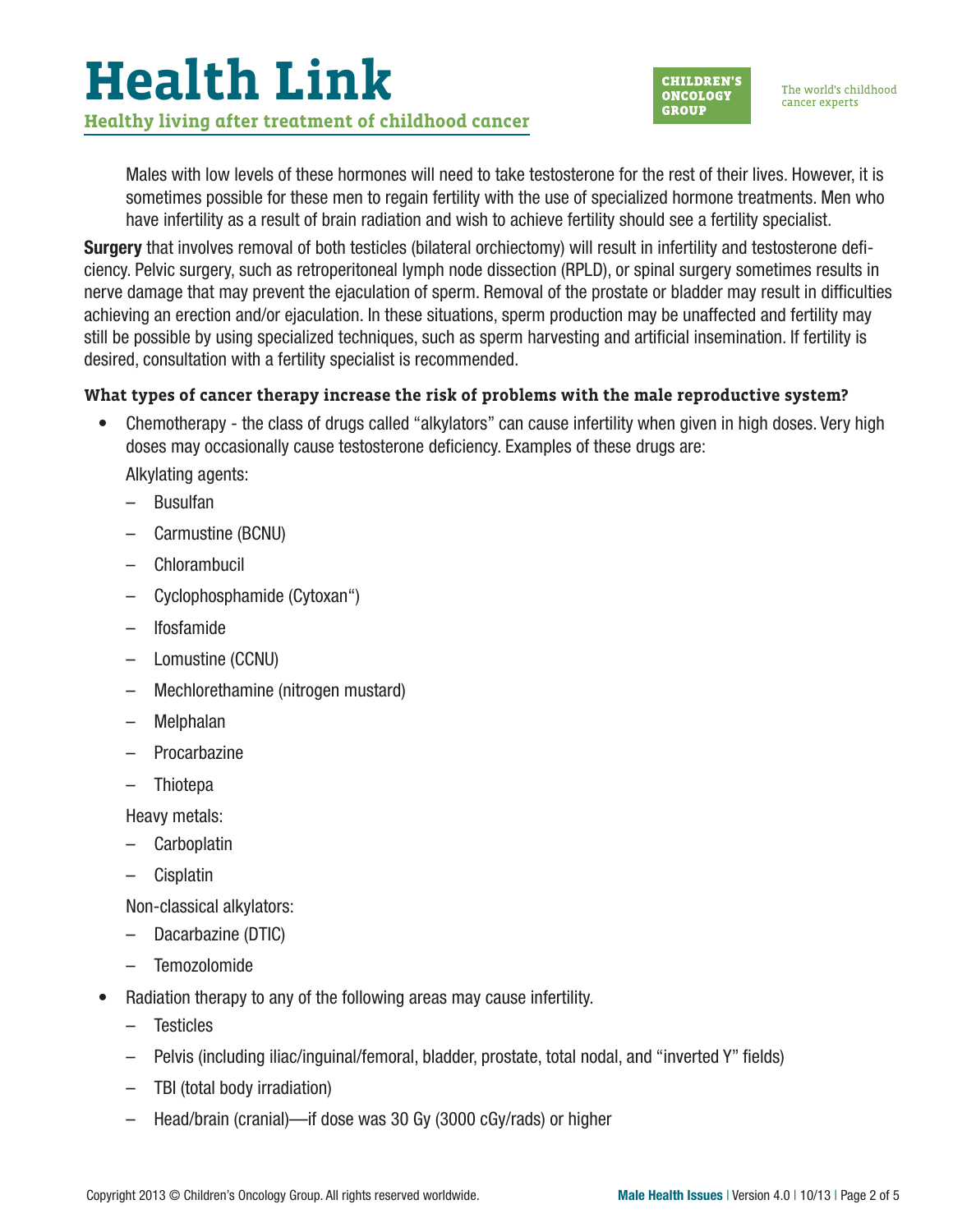# **Health Link Healthy living after treatment of childhood cancer**



The world's childhood cancer experts

In addition to causing infertility, high doses of radiation to the testicles or pelvis (usually 20 Gy or higher) or brain (usually 30 Gy or higher) may also cause testosterone deficiency.

- Surgeries that may cause infertility or disrupt normal sexual functioning include:
	- Removal of both testicles (this surgery will always result in infertility)
	- Retroperitoneal lymph node dissection (RPLD)
	- Removal of tumor in the retroperitoneal area
	- Cystectomy (removal of the bladder)
	- Prostatectomy (removal of the prostate)
	- Spinal surgery
	- Removal of tumor near the spinal cord

In addition, removal of both testicles will result in infertility and testosterone deficiency.

## **What monitoring is recommended?**

Males whose treatment places them at risk for problems with the reproductive system should have a yearly check-up that includes careful evaluation of their hormone and puberty status. Blood may be tested for hormone levels (FSH, LH, and/or testosterone). If any problems are detected, a referral to an endocrinologist (hormone specialist), urologist (specialist in the male reproductive organs) and/or fertility specialist may be recommended. Boys who have had both testicles removed should have regular checkups with an endocrinologist starting at about age 11.

## **What can be done for testosterone deficiency?**

Males with low testosterone levels should receive testosterone replacement therapy. Testosterone is available in several forms, including skin patches, injections, and topical gel. Your endocrinologist will determine which form of therapy is best for you.

## **How will I know if I am infertile?**

Infertility is not related to sexual function. Some men with infertility may notice a decrease in the size or firmness of the testicles, but in others, there are no physical indications of infertility.

Males who had surgical removal of both testicles will not be able to make sperm, and infertility will be permanent. In other males, the only certain way to check for sperm production is to have a semen analysis performed. This test checks the appearance, movement and concentration of sperm in the semen. A semen analysis that shows azoospermia (no sperm in the semen sample) on more than one sample is an indicator of infertility.

Sterility following radiation is likely permanent. However, recovery of sperm production may occur months or years after the completion of chemotherapy in some men. For others, chemotherapy damage may be permanent. It is not possible to determine if sperm production will resume, especially if chemotherapy ended only a few years prior to the semen analysis. For this reason, **always assume that you can make someone pregnant unless you are absolutely sure that you cannot**!!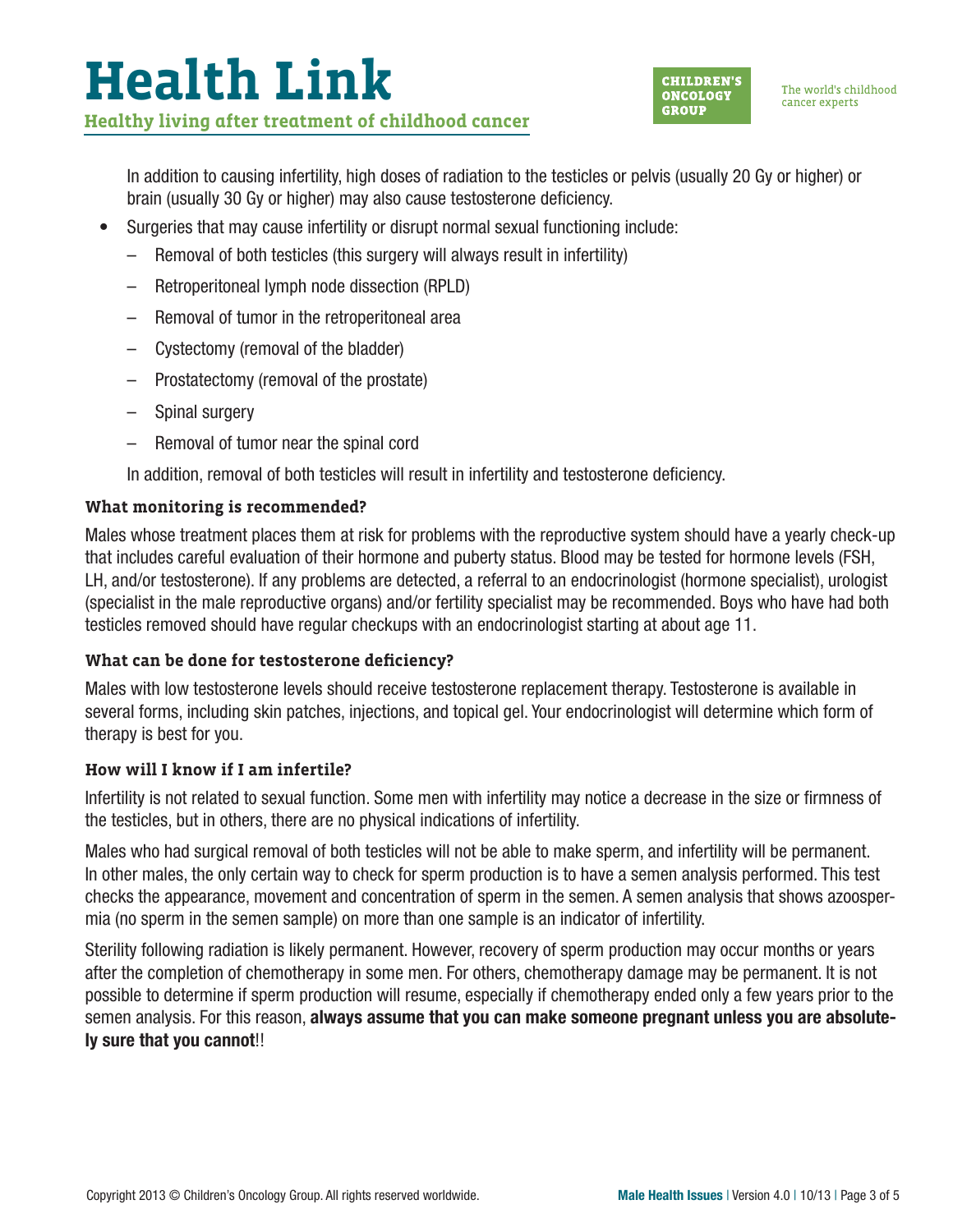## **When should I get a semen analysis?**

Any sexually mature male who is concerned about fertility should have a semen analysis performed. Most hospitals with adult services will be able to perform a semen analysis. Not all insurance companies cover the cost of this analysis, so you should check with your insurance company to be sure, or check with the hospital or clinic regarding the costs of this procedure. If the semen analysis results are within normal limits, natural conception can occur.

## **What if the sperm count is low?**

If the results show no sperm (azoospermia) or very low sperm counts (oligospermia), the test should be repeated several times. Sperm recovery following chemotherapy may take as long as 10 years, so if you have had chemotherapy that may cause low sperm counts, it may be important to check periodically over several years. Also, men's sperm counts vary considerably from day to day, so sub-normal test results may improve if additional samples are checked after waiting a month or two. Sperm production and quality may continue to improve as more time passes from the chemotherapy treatment.

Men who have low sperm counts cannot rely on this to prevent pregnancy. Pregnancy can occur with low sperm counts. **Some method of birth control must be used if pregnancy is not desired**.

If pregnancy is desired, men with low sperm counts may benefit from assisted reproductive techniques such as Intra-Cytoplasmic Sperm Injection (ICSI), a form of in vitro fertilization. A consultation with an infertility specialist is helpful in order to obtain further information regarding these options.

#### **What are my options if there are no sperm in the semen analysis?**

If semen analysis shows no sperm (azoospermia), and children are desired, a consultation with a doctor who specializes in male infertility should be obtained. Medical advancements dealing with male infertility are being made. Recently, surgeons have been able to locate areas of active sperm production in the testes of men who have no sperm on semen analysis. Surgical harvesting of the sperm has resulted in pregnancies with techniques devised for men with absent or very low sperm counts. Occasionally, azoospermia may be unrelated to chemotherapy altogether, and treatment for another disorder may be indicated.

Other good options for males who produce no sperm include donor insemination or adoption. Donor insemination (DI) uses sperm from another male, either from a known or anonymous donor. DI results in pregnancy with a child that is biologically related only to the mother. Additional options may include adoption of a biologically unrelated child or child-free living.

#### **How do I use the sperm cryopreserved before treatment started?**

Options for using banked sperm depend on the amount and quality of material saved. Men who banked sperm prior to cancer treatment will need to work with a doctor specializing in reproductive medicine, so that the cryopreserved (frozen) sperm can be used in an optimal manner.

#### **What if only one testicle was surgically removed?**

Although fertility and testosterone production are not usually affected if only one testicle was surgically removed, you should take precautions to protect the remaining testicle from injury by always wearing an athletic supporter with a protective cup when participating in any activities that may potentially cause injury to the groin area (such as contact sports, baseball, etc.). If your remaining testicle was treated with radiation, or if you received chemotherapy that can affect testicular function, the effects of these treatments are the same as discussed above.